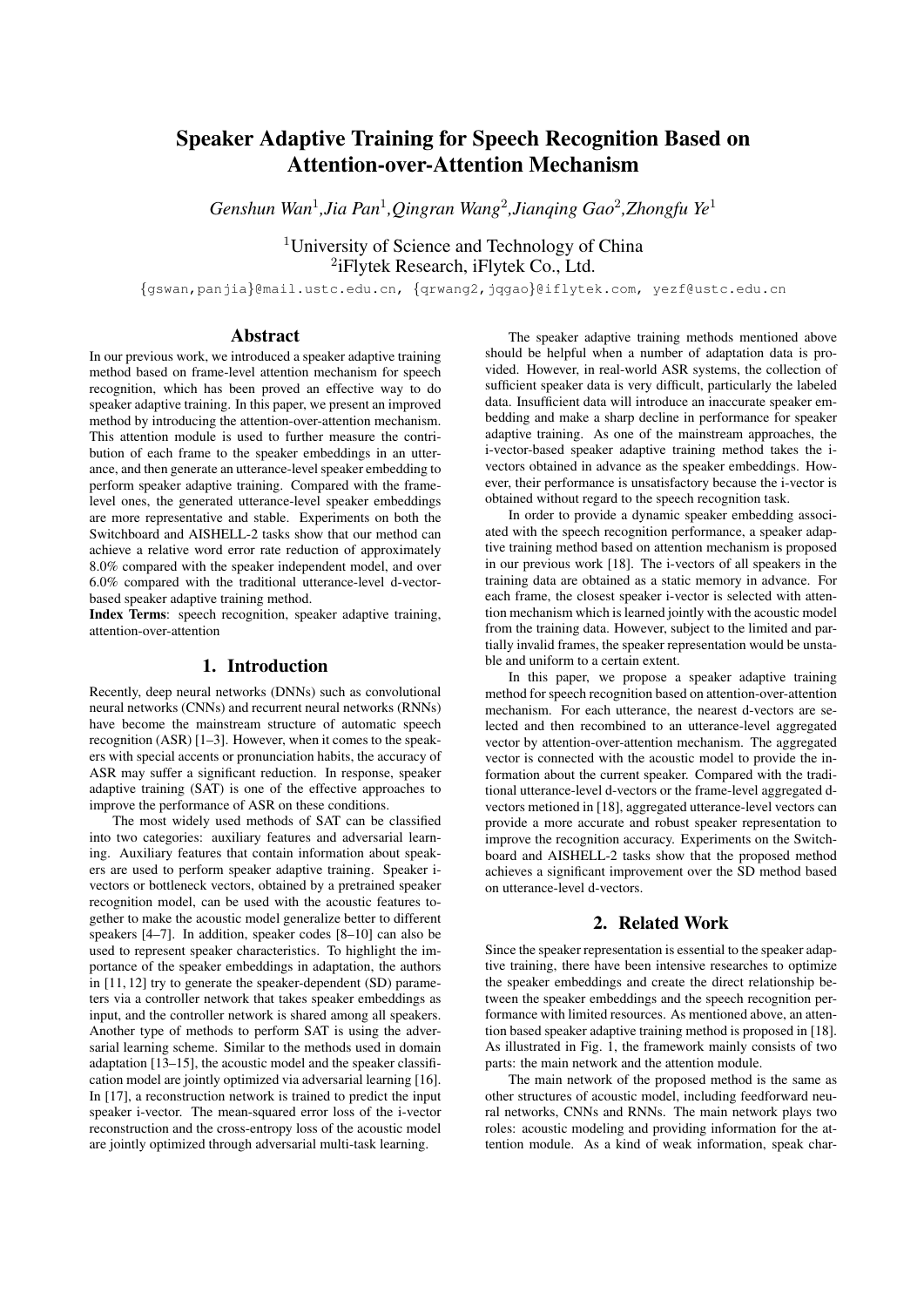

Figure 1: *The framework of the speaker adaptive training method based on attention mechanism.*

acteristics need to be extracted and used before it is removed finally by deep neural networks. Therefore, the outputs of the hidden layers near the input layer are provided for the attention module.

The attention module is equipped mainly to select the vectors that are most similar to the current frame from the memory and combine them into a vector named the frame-level aggregated speaker vector. The memory consists of a group of vectors, such as i-vectors [19] and d-vectors [20], which are easily distinguished from each other by its corresponding speaker. As an effective representation of the speaker, the aggregated speaker vector based on attention mechanism is used together with the acoustic features to do speaker adaptive training.

Experiments on the Switchboard task show that the speaker adaptive training method based on attention mechanism could achieve a decent performance improvement compared to that of the i-vector-based speaker adaptive training method.

#### 3. The Proposed Method

#### 3.1. Motivation

In our previous work [18], the frame-level aggregated speaker vectors based on attention mechanism is used to represent the frame-level speaker embeddings. However, because only the history part of current utterance can be used to gather the speaker information during the process of attention module at each frame, especially for the first few frames, the speaker representation would be unstable and uniform. In addition, during the process of gathering the speaker information, an average pooling is used to obtain the information. Average pooling means all the history frames have the same importance. When there are some abnormal frames with little speaker information, such as silence or environmental noise frame, average pooling strategy is obviously unreasonable to generate the representative speaker embeddings. That is to say, effective speaker information may be further weaken by the partially invalid frames. In order to make better use of the long-term speaker information and then form a representative utterance-level speaker embedding, the attention mechanism should focus not only on the importance distribution of each vector in the memory at each frame, but also the importance distribution of each frame. In order to maintain the coherence and consistency of the speaker embeddings within an utterance, we tend to make use of the utterance-level embeddings with attention mechanism.

Attention mechanism is widely used in many fields, such as machine translation and speech recognition. By putting different weights on different types of information, the process



Figure 2: *The framework of the speaker adaptive training method based on attention-over-attention mechanism.*

of model training becomes more flexible. Common attention mechanisms include: soft attention [21], hard attention [22] and self-attention [23]. In paper [24], another attention mechanism is placed over the existing attention to further strengthen the importance of each individual attention part. This kind of attention mechanism covering two dimensional space, called attentionover-attention mechanisms, offers a potential path to generate robust utterance-level embeddings. Further attention in time dimension can weaken the influence of some abnormal framelevel speaker embedding. Therefore, the embedding generated from all the frames of this utterance can be uniform and stable.

Starting with the generation of representative and robust utterance-level speaker embeddings, we propose a speaker adaptive training method for speech recognition based on attention-over-attention mechanism

#### 3.2. SAT Based on Attention-over-Attention Mechanism

As illustrated in Fig. 2, the main structure of the speaker adaptive training method based on attention-over-attention mechanism is similar with our previous work. We replace the common attention mechanism by attention-over-attention mechanism to generate a more representative and stable speaker embedding.

In our study, the d-vectors of the speakers in training set are extracted as the memory. To obtain the d-vectors, a neural network is pre-trained by speaker discriminative criteria such as cross-entropy or triplet loss. Then, the output of the last hidden layer is obtained to produce a frame-level speaker representation, and all the frame-level representations are then averaged to form an utterance-level speaker embedding called the d-vector. Finally, the simplified method of clustering such as K-means is adopted to reduce the number of base vectors in a memory. Assuming that the memory has  $N$  vectors, the memory is denoted by  $\mathbf{m} = {\mathbf{m}_1, \mathbf{m}_2, ..., \mathbf{m}_N}$ , in which  $\mathbf{m}_i$  represents the *i*-th vector in this memory.

Given an utterance with  $T$  speech frames, the acoustic features of the main network are represented by  $X = \{x_1, x_2, ..., x_T\}$ , where  $x_t$  represents the feature vector at the frame t. The corresponding outputs of the l-th hidden layer of the main network are denoted as  $\mathbf{H}^l = {\mathbf{h}^l_1, \mathbf{h}^l_2, ..., \mathbf{h}^l_T}$ .

After obtaining the output of the hidden layer near the input layer  $h^{low}$  and the memory m, we calculate a similarity degree matrix, which indicates the similarity scores between speaker information for each frame and each vector in the memory. We compute the matrix  $\mathbf{M} \in \mathbb{R}^{|T| \times |N|}$  by the dot product between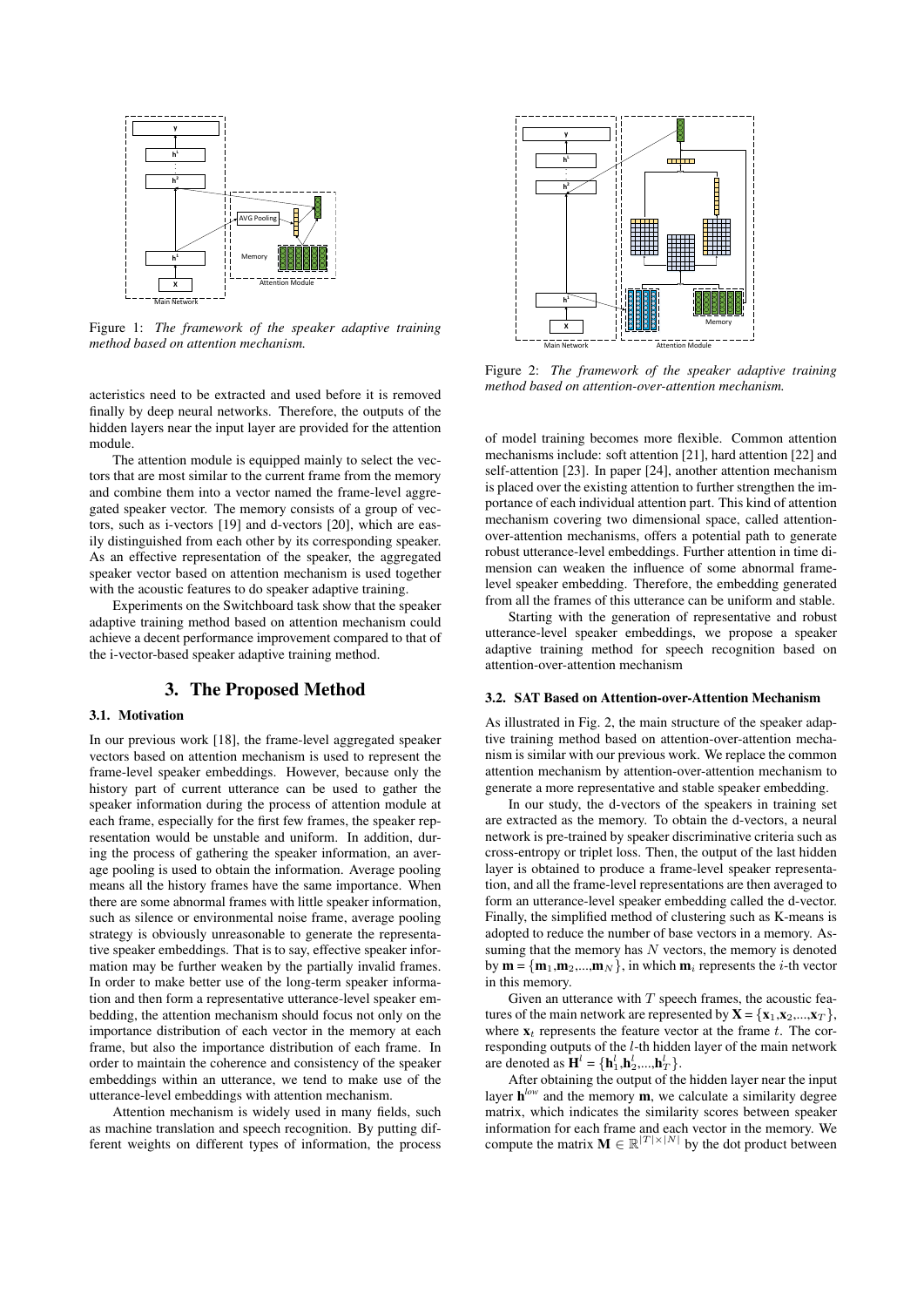the transformation output vector of  $h^{low}$  at the frame t and the i-th memory vector.

$$
M(t, i) = (\mathbf{W}^m \mathbf{h}_t^{low}) \odot \mathbf{m}_i^\top
$$
 (1)

Based on the similarity degree matrix M, we apply a rowwise softmax function to get the similarity scores for each row. We denote  $\alpha(t) \in \mathbb{R}^{|N|}$  as the memory-level attention at the frame t.  $\alpha(t)$  indicates the similarity degree to each vector at this frame, as described in the following formula.

$$
\alpha(t) = softmax(M(t, 1), ..., M(t, |N|))
$$
  
\n
$$
\alpha = [\alpha(1), \alpha(2), ..., \alpha(|T|)]
$$
\n(2)

The contributions to the speaker embeddings of each frame are obvious different, particularly those featured as environmental noise, and so on. On the contrary, the utterance-level speaker embeddings are more robust than the frame-level ones. Instead of averaging  $\alpha$  at all the frames to form a final attention score, another attention mechanism is introduced to determine the importance of each individual attention.

We first calculate a column-wise softmax attention to get the similarity scores for each column, and denote  $\beta(i) \in \mathbb{R}^{\lceil T \rceil}$ as the frame-level attention at the memory i.  $\beta(i)$  indicates the importance degree of each frame corresponding to the  $i$ -th vector in the memory, as described in the following formula.

$$
\beta(i) = softmax(M(1, i), ..., M(|T|, i))
$$
\n(3)

Then, we average all the  $\beta(i)$  to get an averaged attention  $β$ .  $β$  is also an attention score vector with T dimensions, and it can be taken as the final importance degree of each frame.

$$
\beta = \frac{1}{N} \sum_{i=1}^{N} \beta(i) \tag{4}
$$

Since  $\alpha$  is a combination of memory-level attention from 1 to T and  $\beta$  is a frame-level attention, we can calculate the matrix multiplication between  $\alpha$  and  $\beta$  to get the final attention score a in an utterance. Attention score a is a N-dimensional vector.

$$
\mathbf{a} = \alpha \odot \beta^{\top} \tag{5}
$$

The normalized attention values a are used to compute a weighted sum of the vectors in the memory and formula the final utterance-level aggregated speaker vector c.

$$
\mathbf{c} = \sum_{i=1}^{N} \alpha_i \mathbf{m}_i \tag{6}
$$

Finally, we connect the aggregated speaker vector with the main network, and the main network generates speakernormalized representations using the speaker information in the aggregated speaker vector. For each frame, the aggregated speaker vector  $c_t$  is the same as c. A simple connection method is concatenating the aggregated speaker vector with the outputs of the hidden layers of the main network as  $\hat{\textbf{h}}_{t}^{low} = [\textbf{h}_{t}^{low\top}, \textbf{c}_{t}^{\top}]^{\top}.$ 

The final loss function at the cross-entropy training stage of the proposed method is described by the following formula:

$$
\mathcal{L} = \sum_{s=1}^{S} \sum_{t=1}^{T_s} \log p(y_t^s | \mathbf{x}_t^s, \mathbf{m}) \tag{7}
$$

In Eq.(7),  $\mathbf{x}_t^s$  and  $y_t^s$  indicate the acoustic feature vector and the triphone state label for frame t in utterance s.  $T_s$  is the number of frames of utterance  $s$ , and  $S$  is the number of total utterances in the training set.

### 4. Experiments and result analysis

#### 4.1. Experimental Setup

We evaluated the performance of the proposed approach on both English and Mandarin speech recognition tasks.

The English training data of the Switchboard (SWB) task [25] consists of 20-hour English CALLHOME and 309-hour Switchboard-I dataset, including a total of 5110 speakers. The SWB part of NIST 2000 Hub5 evaluation set is taken as test set, and it contains 1831 utterances from 40 speakers in total. The Mandarin training data of AISHELL-2 task [26] consists of 1000 hours of clean audio segments recorded via the iPhone channel from 1991 speakers, including 1293 speakers with slight northern accents, 678 speakers with southern accents and 20 speakers with other accents. The test set contains 5000 utterances from 10 speakers, and each speaker has approximately half an hour of audio segments.

#### 4.2. Baseline systems

The SI baseline was trained with a VGG-like [27] model architecture based on frame-level cross-entropy criterion. The inputs of the model were the 40-dimensional log Mel-scale filter-bank features. The architecture of the model mainly consisted of convolutional and pooling layers, and each convolutional layer was equipped with a standard ReLU activation function. We shuffled the utterances in training data and grouped them into minibatches with a limit of 2048 frames per minibatch to speed up training. Stochastic gradient descent was used as the optimizer, and the initial learning rate was set to 0.02. All subsequent experiments were performed by the CAFFE toolkit [28] and run on a server equipped with 4 Tesla P40 GPUs.

In our paper, speaker d-vectors are taken as additional inputs to perform speaker adaptive training. The speaker verification network included five convolutional layers. The utterances belonging to the same speaker were concatenated and split into audio segments, each of which had 500 frames. 64-dimensional log Mel-scale filter-bank features were taken as the input.

The d-vector-based SD models were evaluated at both the speaker and utterance levels. During the testing steps, the utterance-level d-vectors were extracted from each utterance separately and the speaker-level d-vectors were extracted using all the utterances from the same speaker. Table 1 reports the word error rate (WER) of the baseline models on SWB task. The performance at the utterance level is much worse than that at the speaker level.

Table 1: *Performance of the baseline models on the SWB task.*

| Method                        |      | WER WERR |
|-------------------------------|------|----------|
| SI baseline                   | 13.8 |          |
| SD baseline (speaker-level)   | 13.0 | 5.8%     |
| SD baseline (utterance-level) | 13.5 | $2.2\%$  |

#### 4.3. Results of the proposed method

For speaker adaptive training method based on the d-vector memory, all speaker-level vectors in the training set were clustered into 128 classes via the K-means algorithm.

Table 2 reports the performance of the proposed method on the SWB task. For our previous work, speaker adaptive training method based on the traditional frame-level attention mecha-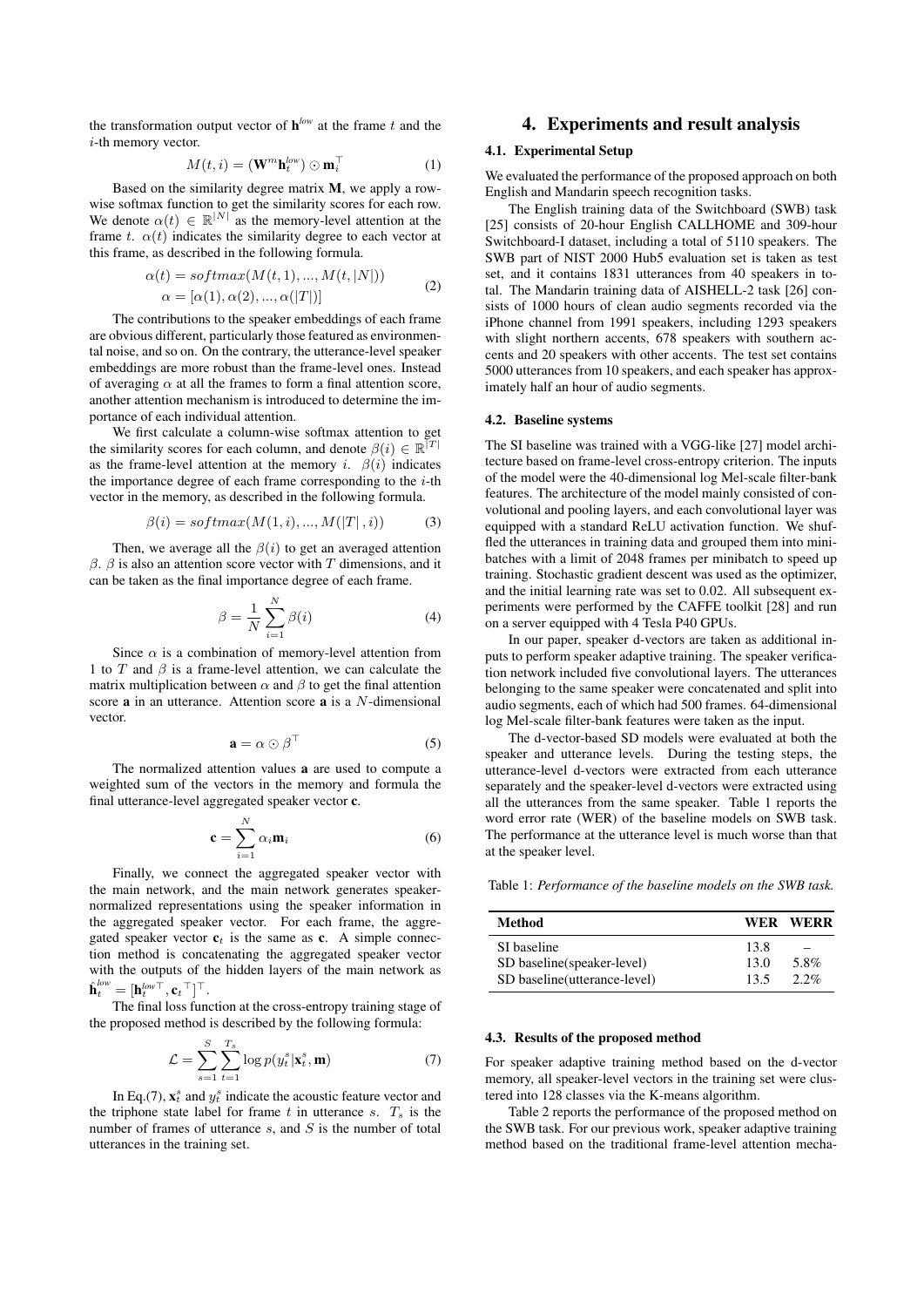nism achieves a relative 4.3% WER reduction (WERR) compared with the SI model and a relative 2.3% WER reduction over the utterance-level d-vector-based SD model. When we substitute the traditional frame-level attention mechanism with the utterance-level attention-over-attention (AOA) mechanism, the proposed method achieves a relative 8.0% WER reduction over the SI baseline model and a relative 5.9% WER reduction over the utterance-level d-vector-based SD model. In addition, the result of SAT based on AOA mechanism also has lower WER than the speaker-level d-vector-based SD model. If we just average the memory-level attention at all the frames to form the final utterance-level attention directly, no significant improvement can be achieved. For a deep convolution neural network, computational complexity hardly changes at all. Compared with the traditional frame-level attention or utterancelevel average attention mechanism, attention-over-attention further strengthen the discrimination among each frame-level speaker embeddings based on the utterance-level long information. In light of this, the generation of the aggregated speaker vector is more robust.

Table 2: *Performance of the proposed method on the SWB task.*

| Method                                     |      | WER WERR |
|--------------------------------------------|------|----------|
| SI baseline                                | 13.8 |          |
| SAT with traditional frame-level Att. [18] | 13.2 | $4.3\%$  |
| SAT with utterance-level average Att.      | 13.1 | 5.1%     |
| SAT with utterance-level AOA               | 12.7 | 8.0%     |

We also presented the results on AISHELL-2 task. The results shown in Table 3 are consistent with the results on SWB task. The proposed method achieves a relative 8.3% WER reduction over the SI model and a relative 7.0% WER reduction over the utterance-level d-vector-based SD model.

Table 3: *Performance of the proposed method on the AISHELL-2 task.*

| Method                                     | <b>WER</b> | WERR    |
|--------------------------------------------|------------|---------|
| SI baseline                                | 7.2.       |         |
| SD baseline (speaker-level)                | 6.9        | $4.2\%$ |
| SD baseline(utterance-level)               | 7.1        | $1.4\%$ |
| SAT with traditional frame-level Att. [18] | 6.9        | $4.2\%$ |
| SAT with utterance-level AOA               | 66         | 8.3%    |

To verify the improvement of the speaker embeddings, we compared the aggregated speaker d-vectors with the utterancelevel d-vectors with t-distributed stochastic neighbor embedding (t-SNE) [29] on test data. 10 utterances from the same speaker were first randomly picked, and then the utterance-level d-vectors based on attention-over-attention were obtained directly during the attention module. And the utterance-level dvectors based on the traditional frame-level attention could be generated by averaging all the frame-level aggregated speaker vectors in an utterance. For comparison, traditional utterancelevel d-vectors were also extracted for each utterance of each speaker.

As shown in Fig. 3, the aggregated speaker vectors based on different attention mechanism are all closer to the speaker-level d-vector than the traditional utterance-level ones. And compared with the traditional frame-level attention mechanism, the



Figure 3: *t-SNE of the different speaker vectors in test set.*

aggregated speaker vectors based on attention-over-attention are more concentrated, which indicates the offsets influenced by the frame with little speaker information are effectively reduced. In order to solidify the conclusion, we calculated the euclidean distance between the utterance-level speaker vector and speaker-level d-vector for all the utterances of all the speakers in the test set, and got the mean and variance of the distance. As shown in Table 4, compared with the aggregated utterance-level d-vectors based on the traditional frame-level attention mechanism, the mean of euclidean distance of the aggregated utterance-level d-vectors based on attention-overattention mechanism is relatively closer while the variance of the euclidean distance has great advantages. The results prove the superiority of the attention-over-attention mechanism again.

Table 4: *The mean and variance of euclidean distance between different utterance-level d-vectors and speaker-level d-vectors.*

| Utterance-level d-vectors                                   | Mean         | <b>Variance</b> |
|-------------------------------------------------------------|--------------|-----------------|
| traditional d-vectors<br>aggregated d-vectors based on Att. | 1.43<br>1.29 | 0.13<br>0.10    |
| aggregated d-vectors based on AOA                           | 1 24         | 0.06            |

## 5. Conclusions

In this study, we have proposed a speaker adaptive training method for speech recognition with attention-over-attention mechanism, which can be used to measure the speaker information contribution of each memory vector and each frame. Thus, the utterance-level aggregated vectors are more representative and stable. The results on Switchboard and AISHELL-2 task show that our proposed approach can achieve relative word error rate reductions of 8.0% and 8.3% compared with the speaker independent model respectively, and 6.0%-7.0% compared to that of the traditional utterance-level d-vector-based SAT method. The utterance-level aggregated speaker vectors based on attention-over-attention mechanism yielded relative word error rate reductions of approximately 4.0% compared with the frame-level attention mechanism.